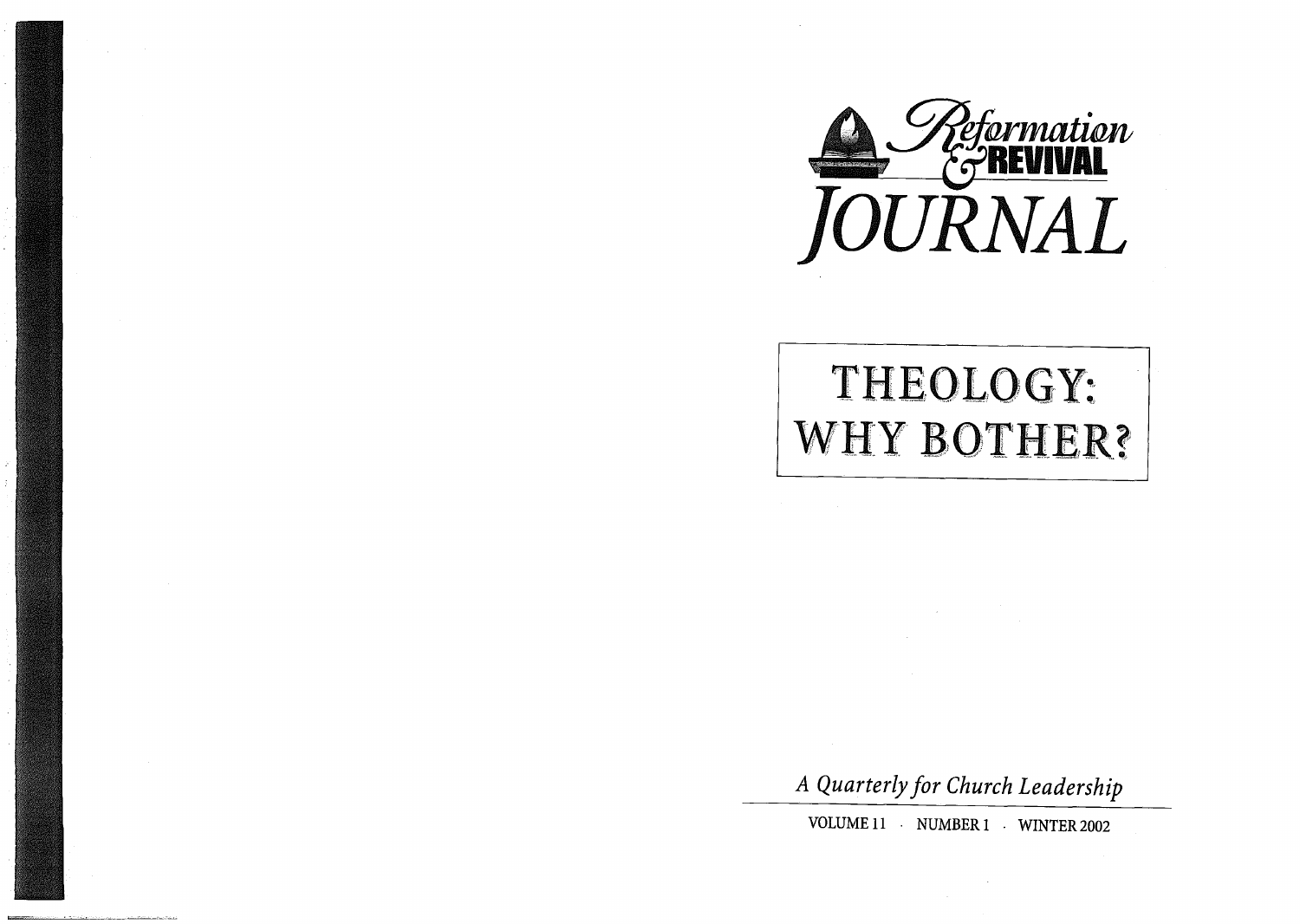

## *A Reformation* & *Revival Journal Interview with* N. T. *Wright*



## Part One

1 n early November one of our editors sat down with N. T. Wright in Washington, D. c., for a friendly chat. The discussion which followed was wide ranging, as you will quickly see from the first part of the interview. (The second half of the interview will appear in the next issue.) It touched particularly upon Wright's work in biblical theology. Tom Wright is one of the freshest voices within orthodox evangelical Christian thought today and is a major contributor to both the study of the historical Jesus and the theology of the New Testament. He is an unusual academic theologian because he is comfortable in the work of the parish as well as in the world of academic New Testament study. He serves as canon theologian of Westminster Abbey in London.

R R J -It has been said that you do not pay close enough attention to the confessions and creeds of the historic church and thus your interpretations, which sometimes break new ground in hermeneutics, are unsafe.

 $N T W - I$  find this to be a defensive attitude. It is one that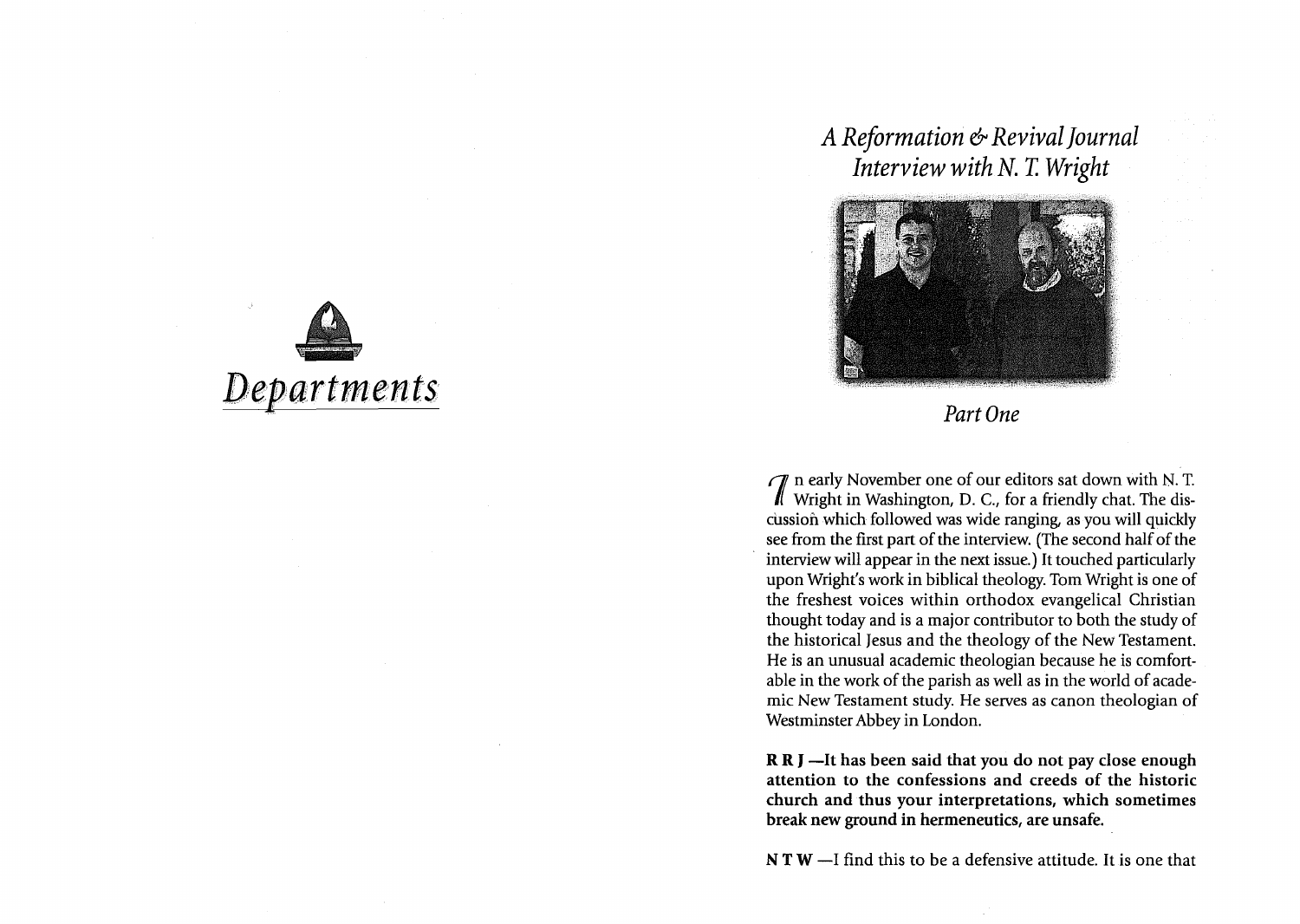I've met it in all sorts of people, and is actually a Roman Catholic attitude. It's funny really, because it occurs in all sorts of conservative, Protestant circles. It says, "If something in the Bible really was that important then the church from earliest times must have understood that. Therefore, if we can't find the understanding that you're proposing in the great swathe of Augustine, Aquinas, Calvin, or whoever, then we are going to be deeply suspicious." I know what Calvin would have said to that, "God's word is God's word. Come on." The seventeenth century writer John Robinson said, "God has more light yet to break out of his holy Word." I believe this is what I am saying. The sad thing is I've always thought evangelicals believed the same.

**R R J** -Your work has been called "orthodox yet strikingly original." We tend to think that orthodox means unoriginal and original is necessarily unorthodox. How can your work be *both?* How do you respond to critics who say that to the degree that your understanding of Jesus or Paul or early Christianity is new then it must be wrong?

 $N T W - I$  do not think orthodoxy is found in a book where you look up all the right answers, like a child learning mathe-



*I/O ut there are certain*  llJ *massive signposts for an orthodox Christian thinker the'Trinity, the Incarnation, the Atonement, the Resurrection, the Holy Spirit-these are the basic* 

*>onesfor orthodox Christians.* 

matics. The child knows that all the answers are in the back of the book so he simply checks on whether he did the sums right. You really don't expect that by doing these sums you 'learn anything new. For me orthodoxy is more like doing research in higher mathematics. It is continually discovering new ways to move forward, while still holding to the accepted affirmations which are themselves central. Putting it back into theological terms, you have to go where the text leads you because the text is the text.

But there are certain massive signposts for an orthodox Christian thinker-the Trinity, the Incarnation, the Atonement, the Resurrection, the Holy Spirit-these are the basic ones for orthodox Christians. If ten miles down the road you find that what has been a difficult and murky investigation leads you to break through to the light, and if the light that you then break through to leads you to say" My goodness, yes! God really is Father, Son, and Spirit and this really helps me to see even more clearly the importance of the truth that Jesus did really rise from the dead on the third day, etc." then you are seeing the orthodox truth in *new* light. For me orthodoxy has been like a black and white picture and the hard work of research and scholarship leads me back to the same picture but now it is in color. It's a little like that film *Pleasantville* where bits start to get colored in as the film goes along. That's rather how it's actually been for me as I've done my work over the years. It's the same picture as always but now I am seeing a flash of color over here, then a bit more over there. This has been wonderfully confirming. If one ended up saying, "Well, shucks, after all the work I've done, it really looks as though Jesus didn't think he was the Servant, or that he didn't think he was going to die for the sins of the world. In other words, if you end up sounding like Robert Funk and the Jesus Seminar, then I would have to say, "Sorry, something has gone wrong somewhere." And if I found myself seriously believing that, then I hope I would have the guts to say, "This is not the orthodoxy that I grew up in. I have changed." Maybe I would have to give up preaching. But that is not where I've been. Not at all.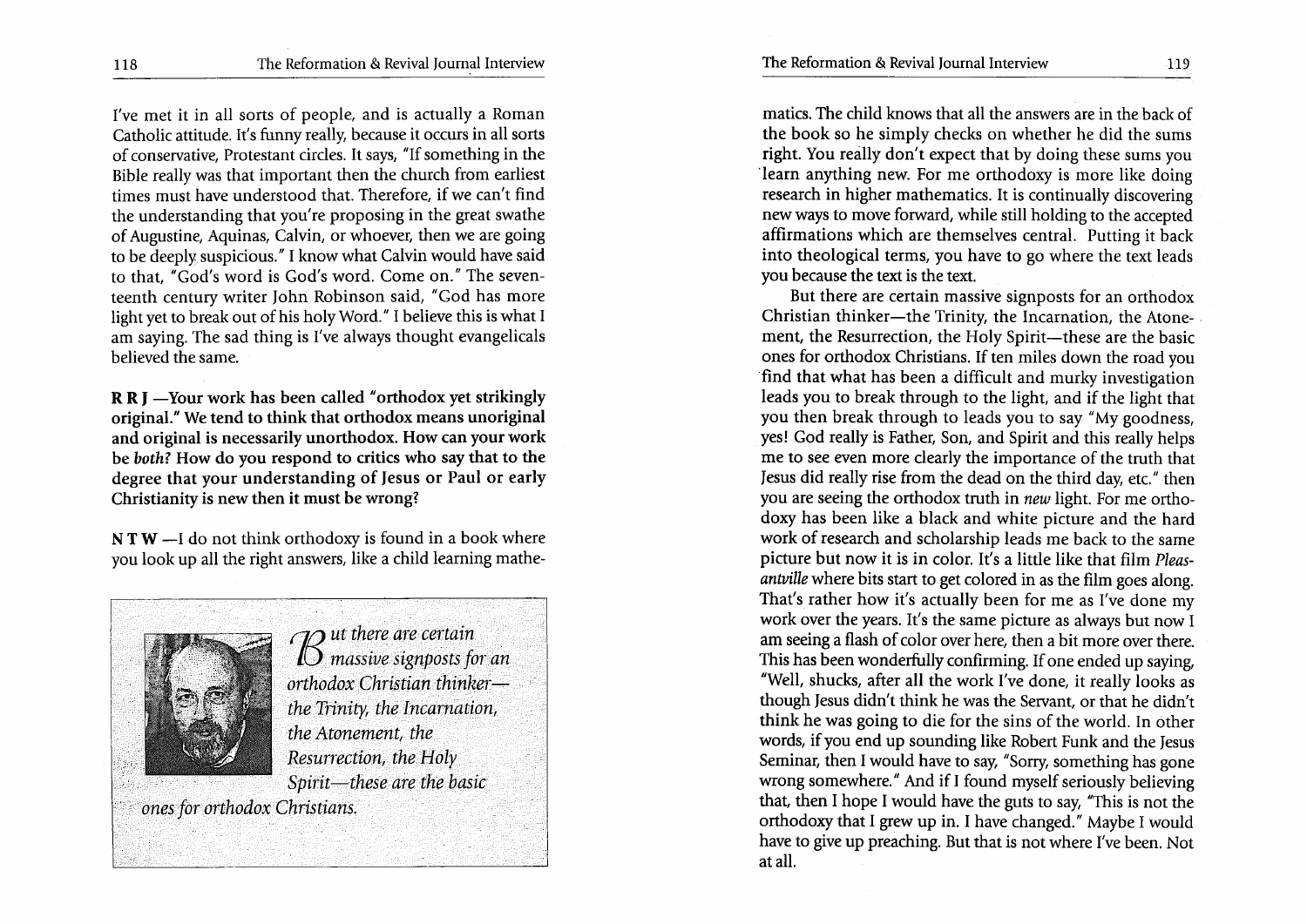R R J -You say in your book, *The Climax of the Covenant*, "We must consciously think our way out of anachronisms if we are to hope to understand Paul (or for that matter anyone else in the first century." How have you attempted to go about that-thinking your way out of anachronisms? Tell us a bit about the methodology you have used to study Jesus and the early church.

 $NTW - I$  suppose the biggest thing is my training as an ancient historian. That's what I did before I studied theology. I not only did ancient history, but also undergraduate level philosophy. For me, reading historical texts is a constant application, whether from Heidegger or whoever, of the hermeneutical circle. This is true whether you are reading Cicero, Seneca, Epictetus, Tacitus, or Josephus. It doesn't matter. I come expecting they will address certain questions because these are the questions I assumed people were interested in. Then I discovered that those questions are not the things that shaped their work. They have other issues. They have other agendas. And I have to be patient and learn from them and revise my opinion of what they were *really* talking about.

I suppose one of the most obvious examples is the Jews, in the first century. They simply were not discussing at great length what Christians have meant by the question, "How do we go to heaven when we die?" or something like that. They were, to the extent that they were discussing such matters at all, doing it in a way that was deeply bound up with political realities and agendas in a way quite foreign to a lot of evangelical Christianity since the Enlightenment and the Reformation. You have to understand that the Reformation was as political as it was theological. This is actually an example in the other direction. I did a study of John Frith, the early English Reformer, as my first research project. I did this before I really got into New Testament. I was constantly puzzled by the fact that Frith seemed to be as concerned about politics as he was about getting the English Bible into the hands of the ordinary people. The point is this-he realized that without a political reformation, theological reformation was simply not

going to work. I had to screen this out because my post-Enlightenment style evangelicalism didn't have room for this approach. So I've had to get away from some pretty anachronistic eighteenth century assumptions in order to understand the Protestant Reformers. And I have also had to get away from some of the Reformation assumptions, which are basically late medieval assumptions, in order to understand the first-century and the New Testament.

 $R R J$  -You force your readers to continually rethink and rehear the meaning of very familiar phrases: "kingdom of God," "hell," "heaven," "repentance," "forgiveness of sins," "works of the law" and "justification." You argue that listening to those words with the tone and timbre of the firstcentury world will communicate a different message than what we perhaps have heard in dogmatic and systematic theology. What are some of the dangers you see in systematic theology, particularly in the theology of post-Reformation confessionalism?

 $N T W$  -Of course I have to say that I'm part of this too. Anglicans, at least notionally, have this thing called the *Thirty-Nine Articles,* which isn't quite like having the *Westminster Confession.* The genre is not quite the same but it's a similar, parallel phenomenon in an English setting. So it's a real internal question and not one that I'm merely looking at from the outside. I think that the critical thing is that the Reformation confessions always say the Scripture should remain normative. This at least implies a self-critical stance which, in effect, means we are saying under God "we don't think we are writing a new bit of Scripture but this is the best shot we make at the moment for saying what we think Scripture means today." I don't think it has always been articulated this way, but I've always taken this to mean that we stick with the Scripture as the basis and critique all our traditions, including my own.

What happened, of course, was that the biblical studies of the post-Enlightenment period were fairly destructive because they got caught up with the general Enlightenment project that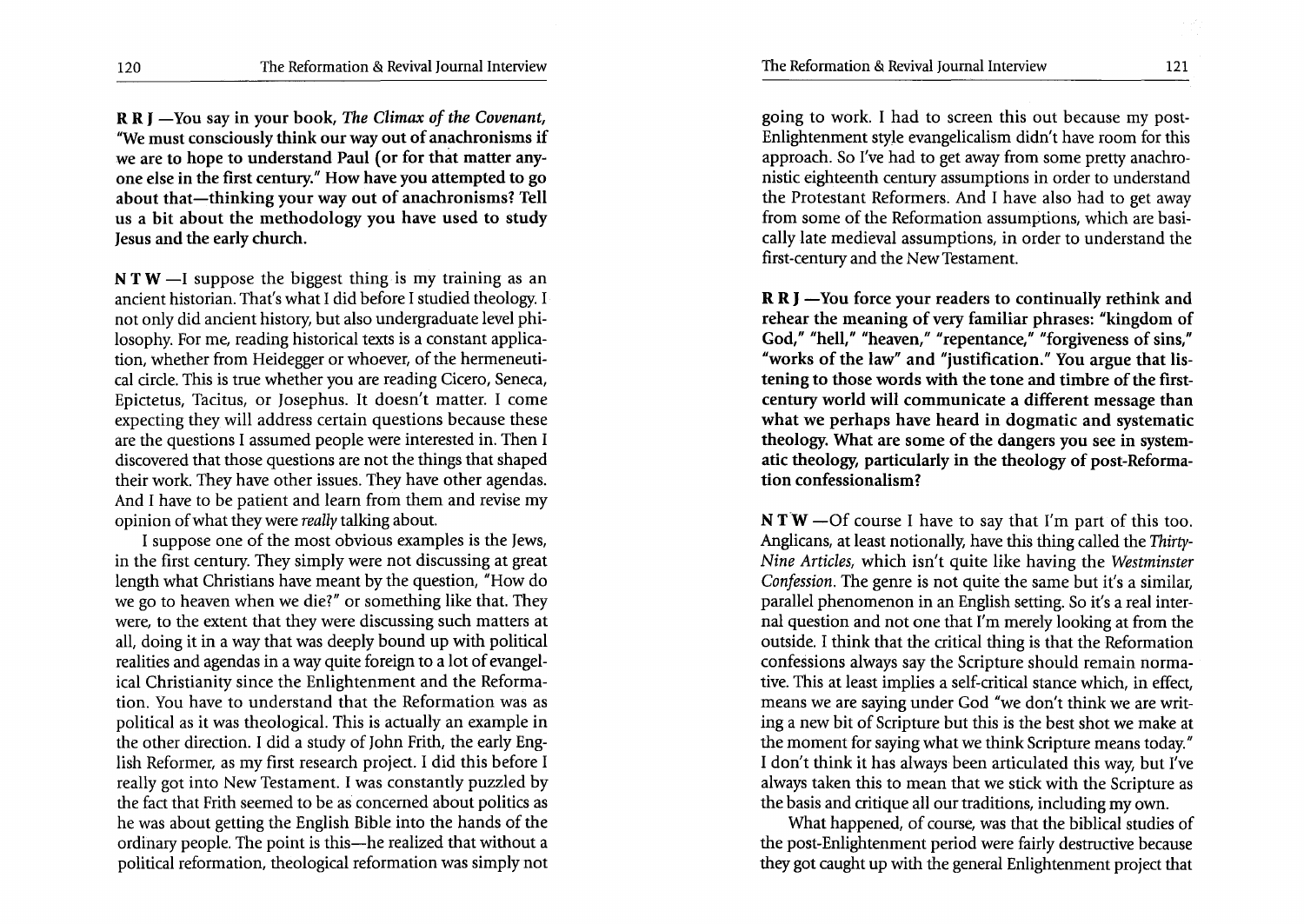sought to undermine the historical roots of Christianity. As a result people argued about whether Jesus didn't do miracles, or Paul didn't write Ephesians, or whatever. These are all ways of chipping away at the structure. I want to say the Reformation confessions do have an in-built self-correcting mechanism to them and this needs to be honored in a way that we haven't always done it. As I say again and again in my works, a good old English saying hold true here: "The proof of the pudding is in the eating." When you read a passage like Luke 13, with Jesus saying, "unless you repent you will all likewise perish," you see my point. The way this text has been taken is generally as a threat about going to hell when you die. In Luke's context (integrating this word with so much else that is going on in Jesus' life), Jesus is actually referring to two very unpleasant incidents in Jerusalem, one with soldiers killing pilgrims and the other with a tower collapsing and falling on people. What Jesus is saying is this: "Well, that is the way you will all die unless you repent." And that gives both the threat and the meaning of the word repentance quite a different meaning from what we've normally assumed. It is quite shocking in actuality.

R R I -Some of your reviewers have criticized your reading of the New Testament's eschatological outlook. What do you see as still future?

NTW-You're absolutely right, people do read my work in this way. One of my colleagues, after *New Testament and the People of God* was published, said to me in a seminar, "Tom, now that you have abandoned eschatology . . . " I said, "Excuse me. I have not abandoned eschatology. I am reading this stuff eschatologically from top to bottom. That's what it's all about." What he meant was really that I'd given up belief in the imminent *parousia* as the *dominant* thing in early Christianity. That's actually a stupid use of the word eschatology. But the evangelical complaint has been that I have taken key texts about the Son of Man coming upon the clouds, texts which have had such a huge role in contemporary evangelicalism and fundamentalism, and I've said, "Sorry, I want to

read those biblically not traditionally."

In the biblical text (Daniel 7) the Son of Man is going upwards not downwards. All of this has nothing to do with the fact that there is from 1 Thessalonians onwards (and recall that I Thessalonians is one of the two or three earliest documents we possess in early Christianity) a very strong belief in the *parousia* as the royal presence. The word *parousia* means the presence of Jesus. This is modeled on various things: on Moses coming down the mountain having been up with God, on the arrival of the emperor to pay a state visit, etc. In 1 Thessalonians 4 there's lots of stuff woven into the text. It's quite clear that this has all been part of the package. You should put 1 Thessalonians 4, the last paragraph of it at least, alongside the last paragraph of 1 Corinthians 15. When you do you can see that Paul is actually talking about exactly the same thing. The trumpet shall sound. There are several elements of the same picture. He is talking about a day that is obviously still to come. This is so obvious that I find it laughable. that anyone would think it otherwise. This is the day when that which began with the resurrection of Jesus as prototype will be finally completed.

The big picture is obviously in Romans 8:18-27. It is very interesting to me that a great swathe of the evangelical tradition-and indeed, what I suppose we in the English speaking world would call the non-evangelical Lutheran tradition (e.g., Bultmann)—have marginalized precisely this part of Romans. Romans is a book about me and how I get saved. And so we get this extraordinary thing about the creation being set free from its bondage to decay and Bultmann says, "Oh that just a bit of the flotsam and jetsam of Paul's apocalyptic background, you know. He's just got to drag a bit of that stuff in there." Without seeing that this really is the whole point; i.e., Romans 5:12-21 is about those who receive the grace of God and the gift of righteousness who will *reign in life.* What does it mean that they will reign in life? It means not only that Jesus is ruling but his people are ruling as they are intended to do. Then the creation itself will be set free. But that manifestly hasn't happened yet.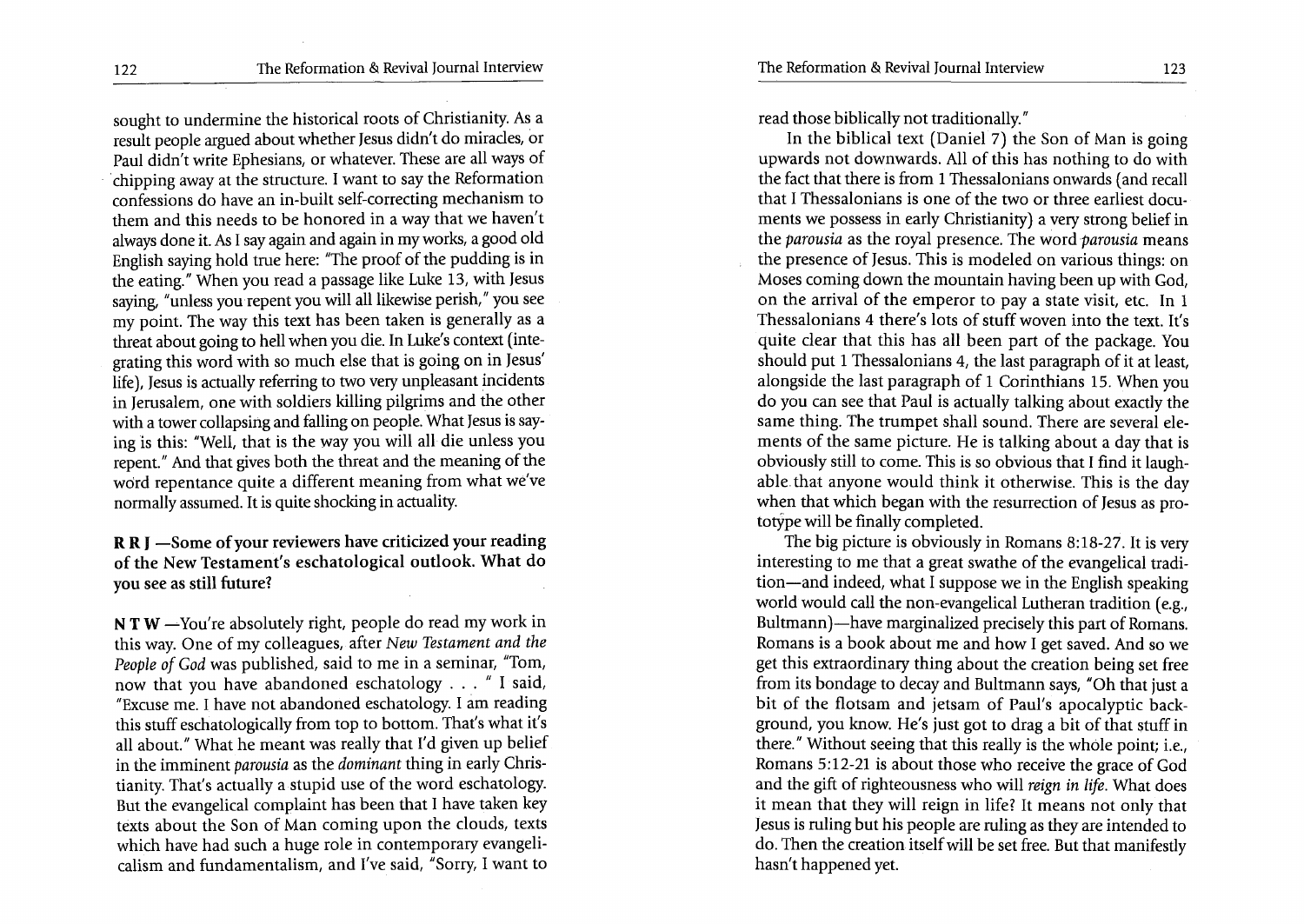R R I -Alister McGrath says, when it comes to reading the Apostle Paul on "works of the law," that "if N. T. Wright is correct, Luther is wrong." You have said, "If you start from this approach to justification, you get the rest thrown in, in all its glory" *(What Saint Paul Really Said?).* So which is it? Is Luther still riding in the car with you or have you dropped him off at the last truck stop?

NTW-It's important to say I haven't seriously read Luther for about 20 years. I did some work on Luther when I was first reading theology. I did a special subject on early Reformation texts and did quite a bit of that type of thing then. But, it seems to me (this will make serious Lutherans furious) what Luther did was rather like what Aquinas did with the Eucharist. Aquinas came with the medieval question: "Is Christ present or absent in the Eucharist?" And if he is present, how is he present? Aquinas used a medieval cosmology based upon Aristotle to argue that he is present but he is not present in the same way that he was present when he was walking around with the disciples. So we can divide all of this neatly between the substance of the reality, which is inside things, and the accidents, which are the mere physical outside bits. And then we say that the substance of Christ that is present is not physical. It doesn't mean that there's a little bit of his fingernail, or whatever, here. So Aquinas is using a sophisticated cosmology to answer his particular question and thus comes up with transubstantiation. I want to say, if you ask that question, and this is the only cosmology you have, then that is the right answer. However, transubstantiation, gets us into all kinds of other problems, which the next five hundred years after Aquinas richly demonstrated.

Luther comes to the question, "How can I find a gracious God?" He approaches this question from his Augustinian framework. He was an Augustinian monk. Actually he claimed that he didn't understand Augustine that well until after he had been converted, which might not be the case. This we do know-his antithesis of grace/works, or faith/works, or faith/law, was very strongly conditioned by his own soul

struggles, the struggles to be an obedient monk and what he thought this all hinged upon. This was all rooted in the world of late medieval Catholicism. Luther, then, is reading Paul looking for the bits and pieces that will help him resolve this particular question. Very clearly there were thousands and thousands of other people at the time who were facing exactly the same question and were thrilled to hear there was a different answer than they had been given. And I want to say, as I said with regard to Aquinas, if you come with this question and you look at it within this worldview, this is the right answer! But, just like the matter of transubstantiation, the problem here is that this has led us down some pretty murky paths.

The way that I came into this is a bit interesting. I grew up as a somewhat typical middle-Anglican with a strong dash of evangelicalism, or put the other way around, I grew up in a Lutheran evangelicalism which left me with a strong antithesis between law and grace. I found this all profoundly unsatisfying until I met Calvin and Calvinism. I began to think, "Whew . . . the law is a good thing. It is holy and just and good. It is right and it has been fulfilled, not abrogated, in Christ." All of that is right. So, if you are faced 'with a choice between Luther and Calvin, you simply have to choose Calvin. I think a lot of the evangelical debates in North America, at the moment, are still right around that axis although they don't come right out and actually say so. What I then found, and believe me I tried very hard to do this, I couldn't make the Calvinist reading of Galatians actually work. I was reading C. E. B. Cranfield on Romans and trying to see how it would work with Galatians, and it simply doesn't work. Interestingly, Cranfield hasn't done a commentary on Galatians. It's very difficult. But I found then, and this was the mid-seventies *before* E. P. Sanders was published, before there was such a thing as a "new perspective," that I came out with this reading of Romans 10:3 which is really the fulcrum for me around which everything else moved: "Being ignorant of the righteousness of God and seeking to establish their own."

In other words, what we have here is a covenant status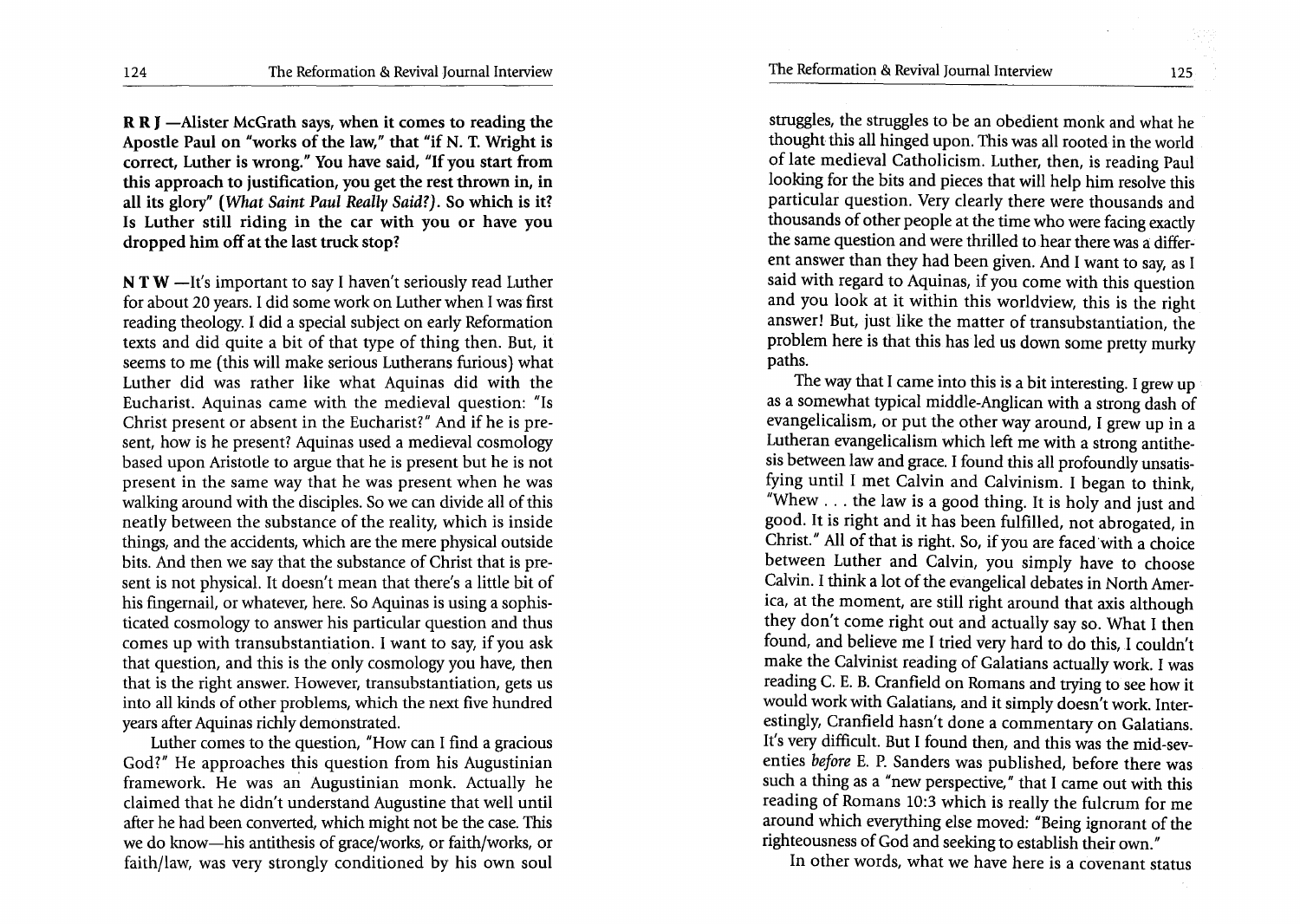which is for Jews and Jews only. I have a vivid memory of going home that night, sitting up in bed, reading Galatians through in Greek and thinking, "It works. It really works. This whole thing is going to fly." And then all sorts of things just followed on from that. I mean Sanders was a great boost but he didn't start this for me and he hasn't given direction to what I did or was doing. It was more like Sanders was saying, "Actually first-century Judaism never was like what Luther said it was."

 $R R$  J -What is your take on the "new perspective," the place of the discussion right now, and how do you see your recent lectures (The Manson Lecture Series) on the "fresh perspective" as advancing the discussion?

 $N T W - I$  have been doing versions of this material here and there and it has been rather fun. The "new perspective" hasn't run out of steam. It's actually assumed now by probably three-fourths of British and North American Pauline scholars. But the phrase, "the new perspective," which is James D. G. Dunn's phrase is clearly a very, very broad brush. Those of us who live a bit closer to the canvas know that there are lots of different paint strokes that have to be taken account of. So I certainly don't want to be labeled as a clone of Sanders and Dunn. Far from it. There is a very complicated story of the relationship between my work and that of Dunn and Sanders. But that's a whole other issue, in terms of our own mutual scholarly debates. I've actually never thought that Sanders reading of Paul was particularly good. In fact, part of the difficulty on Paul is that Sanders book was really much more about religion. The subtitle was *A Comparison of Patterns of Religion.* And it's really a very thin view of religion. It's asking the question, "How does religion work in terms of getting in and staying in?" You know, that is almost as bad as coming to the Eucharist with Aquinas' either/or: "Is it this or is it that?" It makes certain key points and then it says, "Well there we are. Let's go on and do something else." That's the point at which I want to say, "You may be right about this thus far, but religion



 $\mathbb{Z}/N$  *hat we mean by the word "religion" and what we mean by the world* . *"politics" h'as been so heavily . tnfluen¢edby eighteenth* '. ' century assumptions. Then in *Amer'icait is all verydifferent* 

since you have this eighteenth century split between religion and politics. It's very difficult for *Americans to think out of that box. Happily some* are trying to but it's a struggle.

is simply not the whole story." We've also got theology here, which Sanders is not that interested in. There is also spirituality and patterns of how people's spiritual experience actually fits. For example, how do you get an *ordo salutis* out of this and what does it actually do to people? Sanders doesn't really address that. And, in particular, you have this whole area of what we today call the interface between religion and politics. We have to realize that most people in the world today, and nobody in the world until the eighteenth century, would have made this distinction in that way. What we mean by the word "religion" and what we mean by the world "politics" has been so heavily influenced by eighteenth century assumptions. Then in America it is all very different since you have this eighteenth century split between religion and politics. It's very difficult for Americans to think out of that box. Happily some are trying to but it's a struggle.

So the "new perspective" is a way of saying, "Hey guys, there has been something quite remarkable happening in the last twenty years in Pauline scholarship but let's not imagine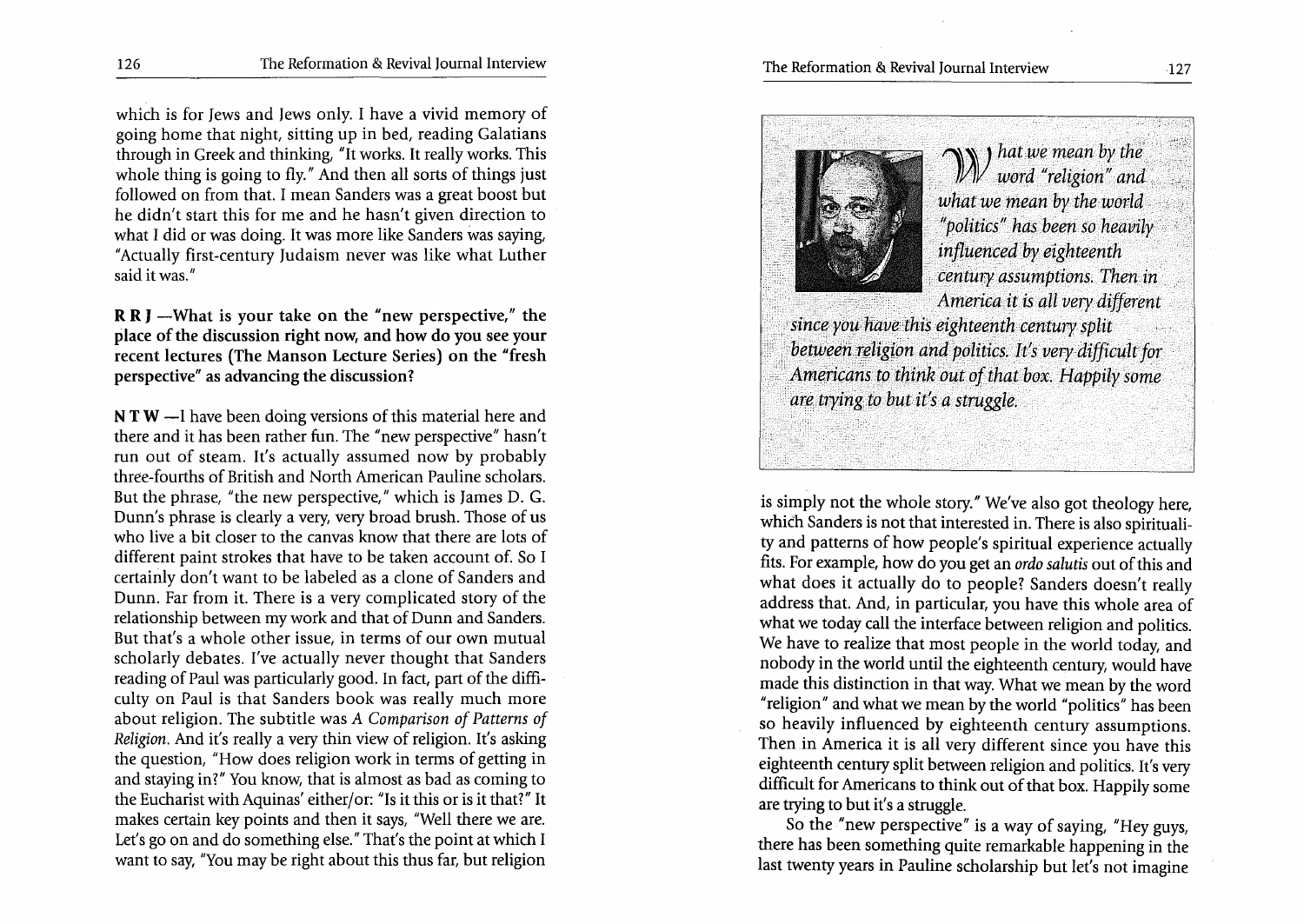that this is anything other than a call to wake up and read the text a bit better. When we do that as historians we find that there is an integration being proposed between not only religion and theology but also between politics and spirituality and lots of other stuff besides." This is explosive. This is Paul for the postmodern world. And Sanders' thing is very much a late modern thing. And personally I've found Dunn's *Theology of Paul* very chewy and not very stimulating. Some of the attempts to turn the clock back and say, "What a wicked thing this 'new perspective' is," are extraordinary. There is a level of misunderstanding here which is quite disturbing. Peter Stuhlmacher's book, which just came out from InterVarsity in late 2001, is an example. Then there is this new book edited by D. A. Carson and others which is published by Baker. We will have to see what all of this means in time.

## R R J -I am waiting on these same books and would like to read them carefully.

 $NTW - I$  don't doubt that there are things to be said against both Sanders and Dunn, and quite possibly against me. There are things that we all need to take account of I am quite sure. But the idea that you can simply say, "Oh, it was all a big misunderstanding so now we can just go back to doing things the way we always did before." I wonder what is at stake here for these writers? Is it an ecclesiology? Are they frightened that if I am right about the "new perspective" then I would conclude that they all ought to become Anglicans? I don't know. I find it all rather odd.

 $R R J$  -Well, I think there is the practical question of people who are in subscription to confessional standards. The "new perspective" comes in and makes you ask, "Is that a denial of the imputation of Christ's righteousness?" That's practical. I think maybe even behind this idea, and arrogant is probably too strong a word to use here, is the question again that we have all of a sudden been able to decode the code 2,000 years later.

 $N T W$  -But you see the joke is this-that is precisely the question Martin Luther faced in his time. It was the big question throughout the 1517 to 1530 period. "Where have you been for the last 1500 years?" If that's what Paul meant, why didn't the church notice it before now? Luther was saying, "God's Word. God's Word. Here I stand." And thousands of people were saying, "Yes, yes, yes." So, this is always the puzzle. Then it's back to this methodological issue. I do think that God has new light to break out of Holy Scripture. But it's not new light in the sense of throwing away all that's good in the past. People are always frightened that a reformation, or a proposal for a new way of doing things will go this way. My aim here is freshness, something even better than what we've got.

The imputation of Christ's righteousness is one of the big sticking points for sure. I think I know exactly what the doctrine is about and I believe you don't lose anything by the route I propose. The force of what people have believed when they have used the idea of imputation is completely retained in what I have tried to do. Why? Because in Christ we have all the treasures, not only of wisdom and knowledge (Colossians 1, and also I Corinthians 1), but in whom we have the entire package, meaning sanctification and wisdom, as well as righteousness. So Paul's theology of being in Christ gives you all of that. But the fact that it gives you more than that does rock you back on your heels a bit and prompt you to ask, "Have we made too much of this one thing called righteousness?" The key text, which is 2 Corinthians 5:21, has been read for generations, ever since Luther at least, as an isolated, detached statement of the wondrous exchange. When we do this we forget that the entire passage, for the three chapters that led up to it, and the chapter and a half that follow it (chapter six and the beginning of seven) are about apostleship. These are all about the strange way in which the suffering of the apostle somehow is transmuted into the revelation of God's glory. In the middle of this the statement occurs that God "made him to be sin who knew no sin, so that in him we might become the righteousness of God." After this I started to read *dikaio-*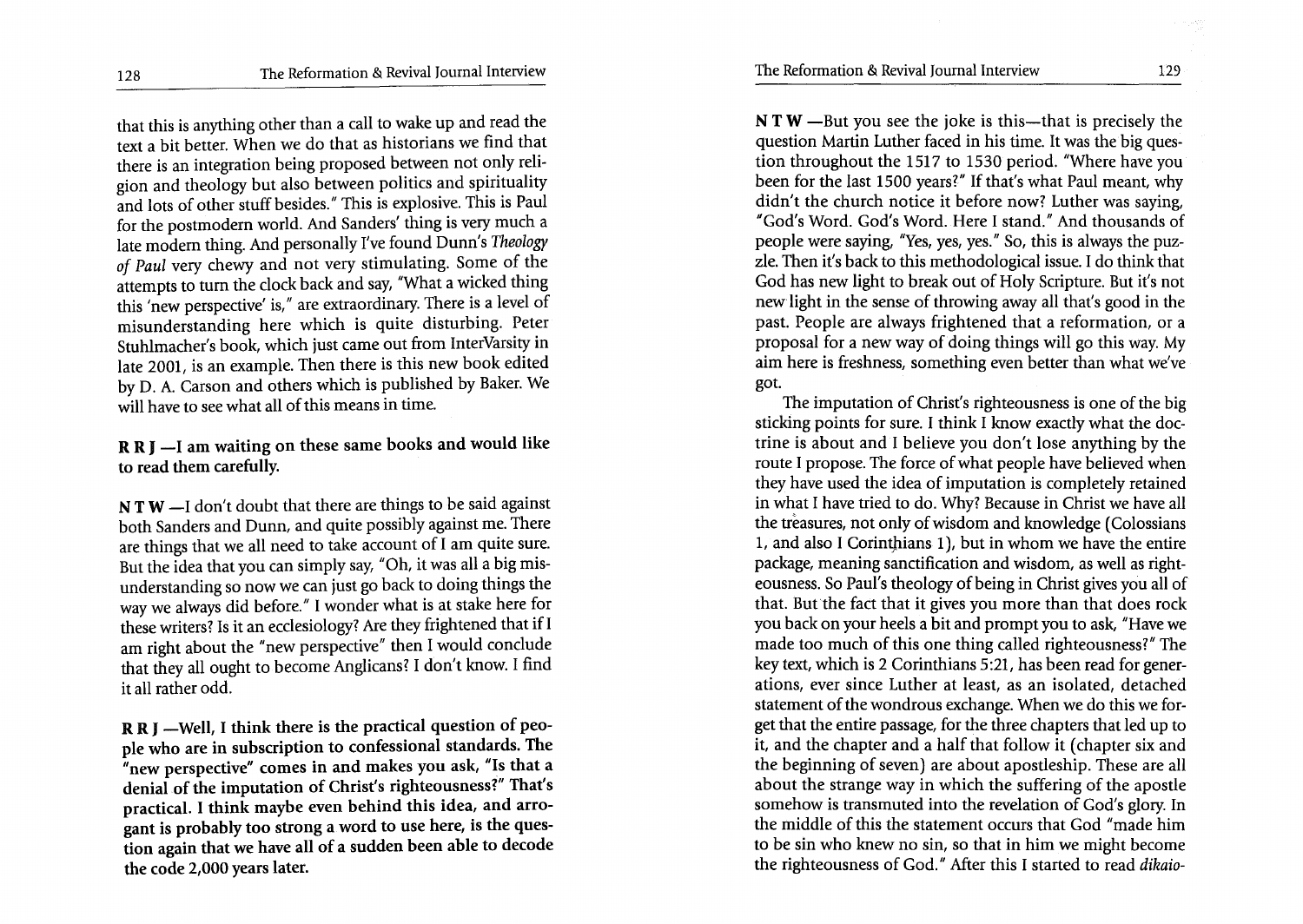*sune theou* ("the righteousness of God") as "covenant faithfulness" in Romans. I then suddenly thought, "wait a minute." What about 2 Corinthians 5:21? And then I realized that the whole thing here is 2 Corinthians 3, the new covenant. God has made us ministers of the new covenant. We are embodying the covenant faithfulness of God. I can see how frustrating it is for a preacher who has preached his favorite sermon all these years on the imputation of Christ's righteousness from 2 Corinthians 5:21 to hear that this is not the right way to understand it but I actually think that there's an even better sermon waiting to be preached. You can always preach one on 1 Corinthians 1 :30 so long as you do wisdom, sanctification, and redemption, all three.

R R J -Give us a preview of your Romans commentary, which is not yet published. Take, if you would, Romans 4. What is the *righteousness,* which is credited to Abraham's children? Is it God's own covenant faithfulness?

NTW -No, it's not God's own covenantal faithfulness. The righteousness word has two particular *metaphorical* sets of resonances. One is the covenant and the other is the law court. And it's not accidental that they go together. It's not just two metaphorical resonances out of nowhere. This is something that traditional evangelical scholarship has been very bad on seeing-the Israel-rootedness of Paul's metaphors. Leon Morris will say that Paul has all these metaphors for redemption and atonement. There's the slave market and the law court. It's just as though Paul is ransacking all possible metaphors. But it's much more focused than that. Romans 4 is the classic case where this comes. I can't remember all that I've said about Romans 4 in the commentary since I wrote it two years ago and I haven't been back to revisit it recently. The key thing is that God chose Abraham and his family in order that through him the problem of the world might be addressed and solved. The way in which you address the problem of evil is through God's justice in the law court. So the covenant was always about how God's justice is going to embrace the world.

I am now more happy to use the word justice because of what I've seen in what I've called the "fresh perspective." You see, this really is justice, by which I mean God putting the world to rights. So what happens when people believe is this-they are deemed to be part of the Abrahamic family. The means by which God is putting the world to right is on the basis of the death and resurrection of Jesus, and it is also the early indication, foreshadowing, or prototype of what God does with us in justification, i.e., reckoning us as his people and declaring that we have been put in the right. This is a sign of what he is going to do with the whole world. That's the terrific thing. That's why there is this line from Romans 4 right through to Romans 8 as I articulated in my article on the *festschrift* for Gordon Fee.

So the puzzles that we have over translating *dikaiosune*  which remain. How do you really translate this stuff? It's very difficult honestly. The puzzle is really about the fact that our language systems in contemporary English don't reflect the nuances that were there for Paul when he was talking about the covenant and when he's talking about God's aim to put the world to rights. You know we haven't soaked ourselves in the Old Testament. That's what this is all about if we have tried to do it without screening out all the bits about doing justice, loving mercy, and walking humbly with your God. We've screened out all the bits, all the meaning of Second Isa- . iah. Second Isaiah is not just a nice framework within which you get the Suffering Servant. No, Second Isaiah is about how the people of God are in captivity and how God is going to defeat the pagan gods and rescue them. The Suffering Servant is in the middle of all that.

R R J -Time and time again you are pulling us into the ancient worldview through worldview analysis and narrative analysis. This results in a real historicized reading of the text. What does this all assume about the way we read the Bible in the ongoing life of the church? Take a matter like eschatology. You can imagine people saying, "Well, if this has already been fulfilled, am I simply reading history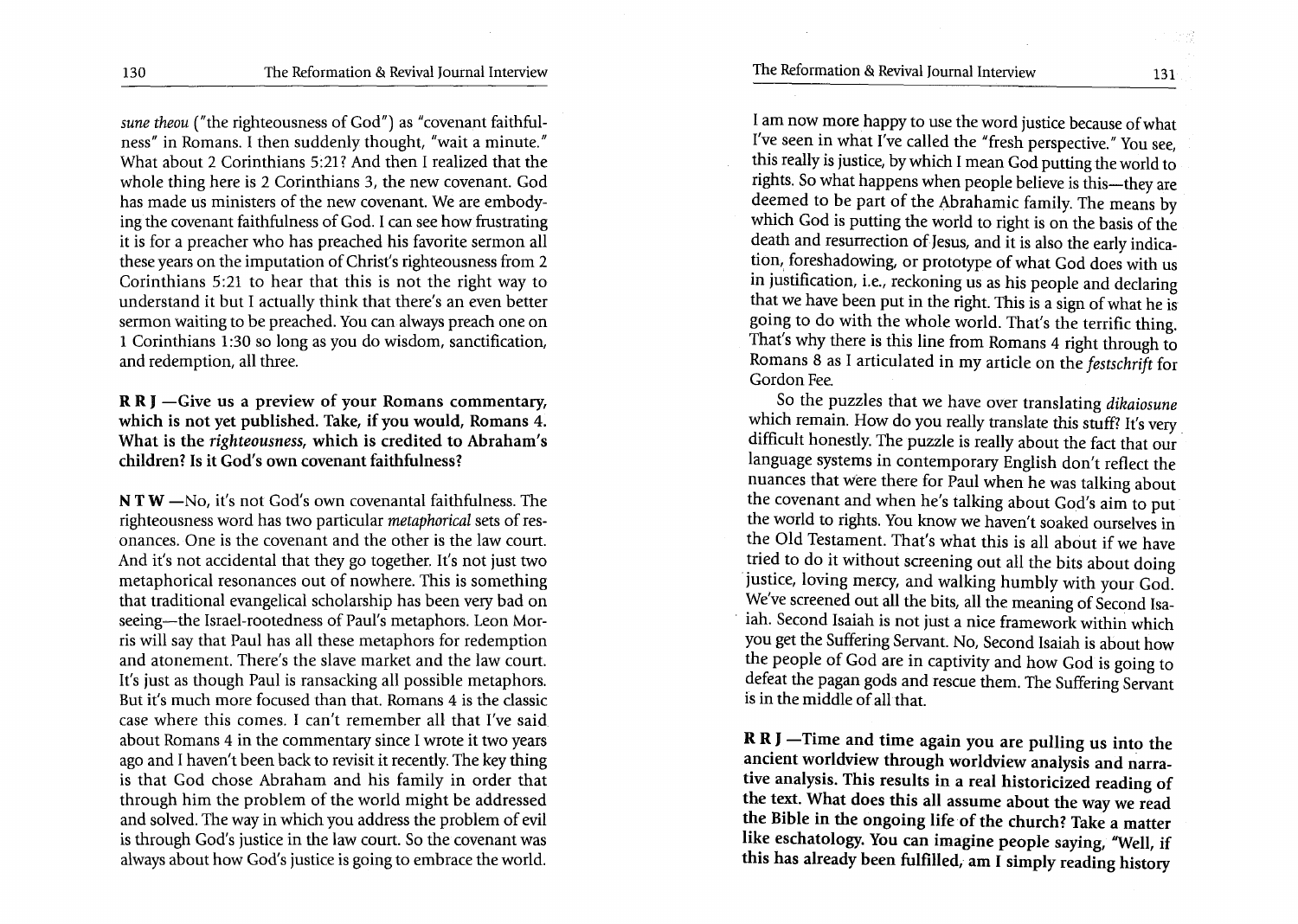here?" So how does biblical reading open up in light of another day and age?

N T W -Sometimes when I was dean at Lichfield I got the odd comment at the end of the sermon where someone would say, rather wryly, "Thanks for the history lesson." I would say, "Yeah, you needed it, didn't you?" Because, and this is an extremely important point, I really do believe that the world was redeemed in the first century A.D. I really do believe that something which really happened on the face of this earth within human history was the redeeming event, namely the death and resurrection of Jesus of Nazareth. I do not believe that this was an example of, or a hint about, a timeless thing which can happen to anyone anywhere so that all we go back to the past for is some hints about the present. We go back to the past because this is where God acted deci-

sively and uniquely.<br>The irony is this too was a fundamental Reformation insight. Think about it. What is it that the Reformers insisted was wrong with the Catholic theology of the Mass? They believed that in the Mass people believed the priests were sacrificing Christ again and again. The Reformers said, "No way. It happened once for all, uniquely." So all I'm saying is that essentially the same Reformation insight-namely, the uniqueness of Christ-means that we have to take the ancient history of this far more seriously than they did.

Actually Calvin was pretty good at this. Calvin was a humanist scholar you will recall. He knew his history. He knew his sources. He knew his Seneca. He knew what was what as well as anyone in those days did. He was drawing on that stuff. And you see, we have to think back to the world he was coming from. He was in a world where the Vulgate had been the text. And there were Catholic writers who had spoken of the Vulgate-I think somebody published an edition, a Triglot edition of the Old Testament, with Hebrew, Greek and Latin in the middle. There was some Catholic thinker who said it was like Christ being crucified between two thieves because the pure wonderful Vulgate was between the Hebrew,

the language of the accursed Jew, and the Greek, the language of the wicked Orthodox church that had separated from the Western Church. So we have to think back to the huge steps that Luther was taking to say, "I'm going to translate this from the Greek into modern German." And that, itself, is what I'm attempting to do. I am trying to go back to the original behind the other stuff. Every translation is a work of ancient history. If it isn't, it's not really a translation; it's just musings.

**R R J** —What are some of the things that have broken the logjam (I have in mind Sanders, of course, in 1977)? What other things have converged to make conditions ripe for the modern rereading of Paul?

 $NTW$  -That's interesting. I think it's much, much bigger than Sanders. I think the whole postmodern turn has struck us in several different ways that people have started to realize that our traditional readings of Paul have been part of a limited way of construing reality. This differs from Germany to England, and it differs from Europe to America. It differs from first world to third world. And we haven't taken account of third world reading of Scriptures yet within the scholarly guild or within the European and American churches. God willing, we will do that. I think particularly of the work of people like Richard Horsley, who is both a colleague and a friend, yet somebody I criticize quite strongly. I do this because Horsley, by discovering and highlighting the political aspects in Paul, continually implies that we can discount the theology and the spirituality of Paul because this is a call to arms for a particular political thing. That seems to me to perpetuate the Enlightenment either/or distinction and to simply swing from one side to another. No, there is something much bigger than that. But at least, and this is my point in answering your question, the fact that the postmodem academy sees questions like this bubbling up in fresh ways means those of us who do want to be holistic about how we read the text can say there are some insights here that we've got to factor in. We won't go with a newly limited way of doing this but we'll take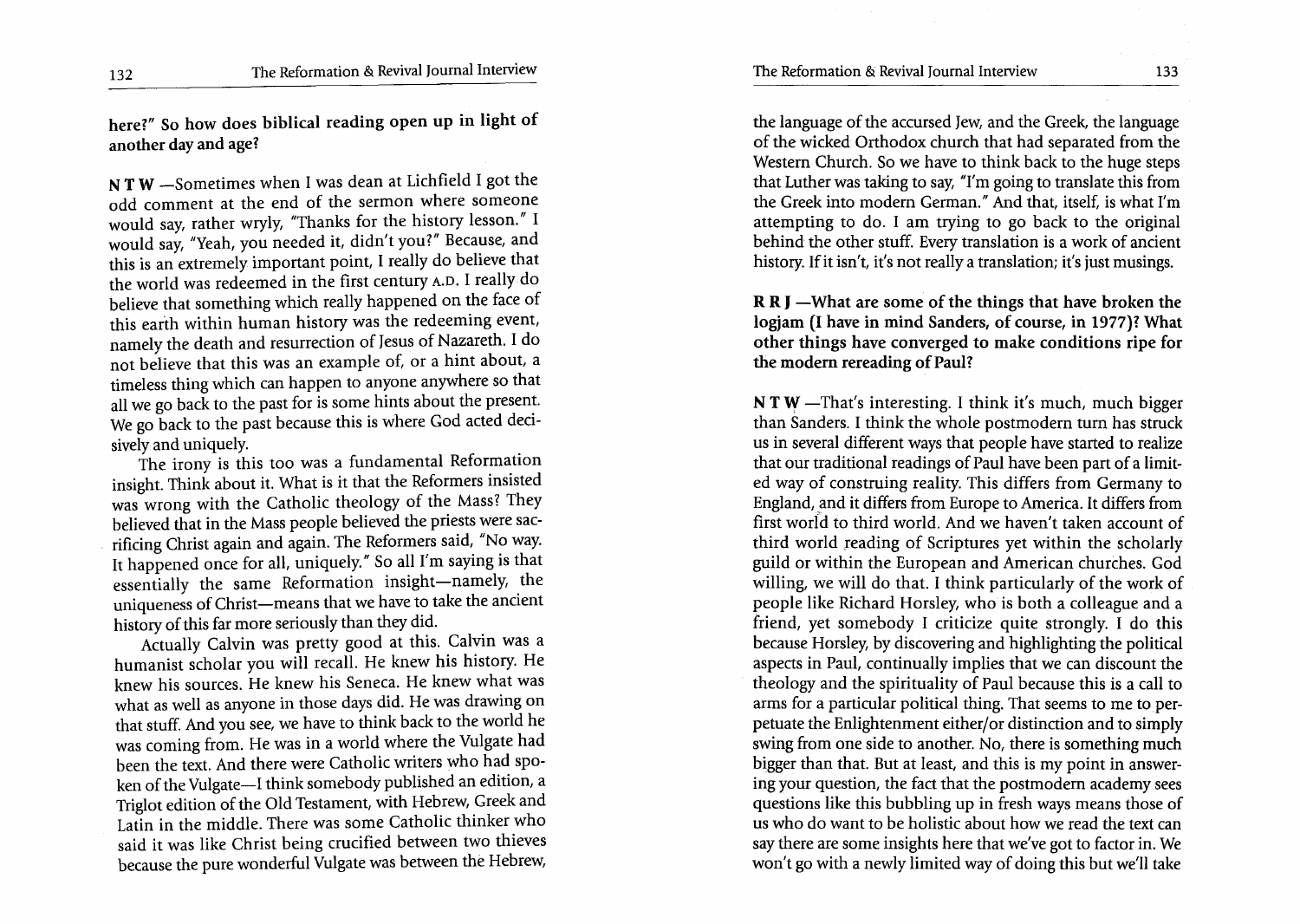all their insights and put them in the larger pot and see what we sort of meal we can make out of it.

 $R R J$  -You place a good bit of emphasis on symbolic action, thus raising the whole question of praxis—this has really opened my eyes up to the way that symbolic praxis operates in the real world. I tend to think of Ariel Sharon walking into the Temple precincts and then all hell breaks loose.

 $NTW - Oh$ , absolutely! Symbolic praxis. And that was done with one aim and one aim only, to become prime minister. And it worked. It really worked. Scary really.

 $R R J$  -You have called for us to think in integrated ways with regard to religion and politics, How has your study of ancient Christianity informed your reflection on the events of September 11th?

N T W -Good question. I need to start before September 11 to show you where I am really coming from here. Three years ago when I was still in Lichfield I helped to host a seminar on the Jubilee 2000 movement for debt remission in the third world. I did the biblical stuff on Jubilee. We had African bishops. We had bankers. We had economists. We had a government minister, etc. We had a wonderful seminar. And I may say, in the Anglican context, whatever you do, you end up having Choral Evensong at the end of the day. When you go in to evensong and listen to the Magnificat—"He has put down the mighty from their seat and has exalted the humble and meek"-having spent all day talking about third world debt your eyes stand out on stalks. It's like, "My goodness. We sing this every evening and have we ever thought about what we/re talking about? And that, in turn, grew out of my work on Jesus. The more I put Jesus in his historical context the more I found that when he said "on earth as in heaven," he really did mean that. I mean, the Lord's Prayer is just stunningly full of stuff about how *God/s* kingdom transforms the present world.



he more I put Jesus in his historical context *the more I found that when he* said "on earth as in heaven." he really did mean that, I .. *mean, the Lord's Prayer is just stunninglyfuU of stuffabout* 

*how Gdd's kingdom transforms thepresentwotld,*  The trouble is we've been fooled by the fact that early in the last century there was this social *gospel movement thattried to translate out the gospel intosimplyhaving better drains, better pay for workers, and this and that and the other.* 

The trouble is *we/ve* been fooled by the fact that early in the last century there was this social gospel movement that tried to translate out the gospel into simply having better drains, better pay for workers, and this and that and the other. We struggled hard to do that. We did some of it but not all. But isn't there something else about the gospel? The answer is, of course there is. But because the social gospel movement got it so thin and truncated and flattened out, it doesn't mean that there isn't a message there that is right and that needs to be heard.

Then, coming forward, over the last three years, I've written a book about the millennium, which you may know, has some stuff about the task of the church in the modern world. I have asked myself, because of my own worldview model in *New Testament and the People of God-what* is our praxis? What is our story? Where are we coming from? How do we subvert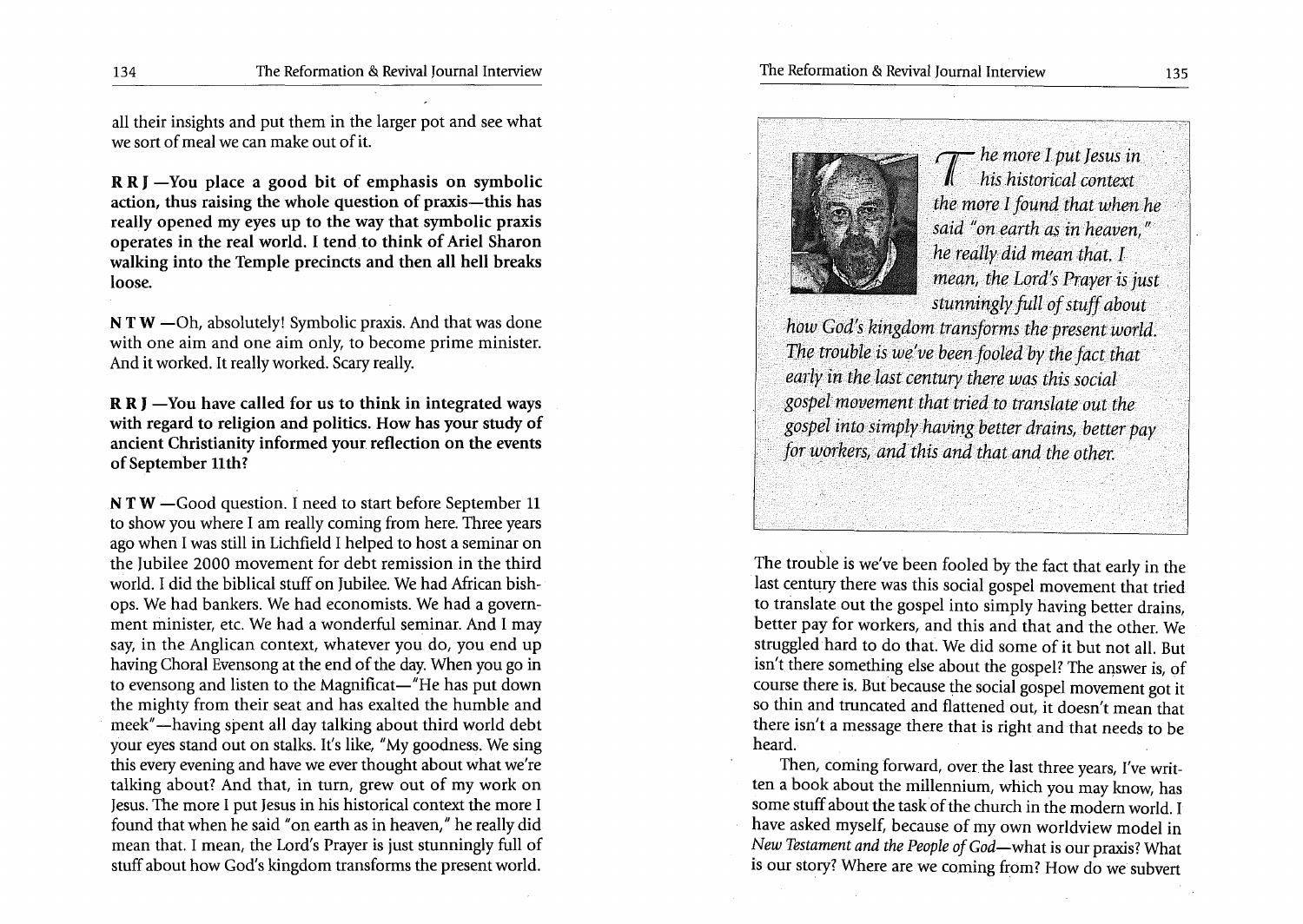The Reformation & Revival Journal Interview 137

what the modern and the postmodern world is doing? How does the gospel impinge on it?

Over the last year, two things happened. First, my work on Paul has developed in ways that you know through what I have cheekily called the "fresh perspective" in my Manson Lecture and various other things I have been doing. (I did the Truett Lectures at Baylor University a few weeks ago on this same subject.) Second, I have read quite a bit about contemporary macroeconomics and globalization. This year my youngest son, who is an undergraduate at Cambridge, had a summer vacation job which came to an end earlier than he planned. I hired him for a month, effectively as a research assistant, to read the top fifteen books on globalization and the American empire. I asked him to summarize what he read. It's not his field-he is reading English-but he found it absolutely fascinating. I haven't read all of the books he researched but I have been overwhelmed a bit by them. This was through August. Through the first week or ten days of September he had finished the project. We had been talking almost every day about the way in which the rest of the world sees Europe in general and America in particular. I do not mean to bash Americans at all. We are very, very involved in this in Europe, particularly Britain.

I sat there on the afternoon of September 11 and was numb. One of the things which made me doubly numb was the way I had been thinking that those twin towers and how they symbolized, for much of the world, enslavement, not freedom and democracy. Bin Laden is a highly rich Saudi, many of whose followers are western educated. So it isn't that these terrorists were exactly the third world striking back. They haven't got the resources to do that. But there was a huge irony. And I then found-and I'm a little scared about talking about this really over here—it's very difficult to say anything of this without people thinking that you are just slamming America, which I am not doing. But I think this is a much, much more complicated thing than saying there are evil people out there with a capital "E" and that this is simply a war against evil, as though there is a finite number of people out

there who are called "terrorists" and when we have found them and killed them that will solve it. I just don't think that will do. Shortly after September 11, I was proofreading my little commentary on Matthew and I came to those parables and warnings of Jesus against the temple. It struck me again and again that he was using coded language. He was saying devastatingly hard things that his society did not want to hear because they had such a heavy political agenda. He was saying, "Don't go that route. You have to think more seriously. God isn't going the way that you think." I found myself saying, "We have to think like that too." That is not to say that we don't have to go after Bin Laden and bring him to justice. But let's bring him to justice. Because if it's perceived as vengeance by B-52 bombers then we will perpetuate the problem.

R R J -I think even C. S. Lewis, in his *Reflections on the Psalms,* and-a few other places, talks of the need for people who have given offense to think what may have aroused such antipathy and hostility that it has led to this. This is really just asking the harder questions, not exempting somebody from necessary judgment.

N T W -I preached last Sunday in Westminster Abby on Zacchaeus, which was the reading for the morning out of Luke 19:1-10. Here you have someone who was rich and exploitative, someone who was bleeding the rest of his contemporaries dry. When we read this story we're all on the side of the people on the street thinking, "Here is this creep who is in every bad shape. And he is doing all the wicked things." When Jesus goes and eats with him, people say, "He has gone to eat with a sinner." But then look what happens to Zacchaeus. It's very interesting because Jesus does not affirm Zacchaeus by saying, "I'm coming to eat with you. You're a good guy really. It's O.K. Don't worry." There is a moral challenge here that reaches to the very heart of the sort of person that Zacchaeus has spent his life being. Zaccheaus has to repent and change. But Jesus doesn't go with the cheap shots of the people on the street. Envy can pump itself up like a balloon until it claims